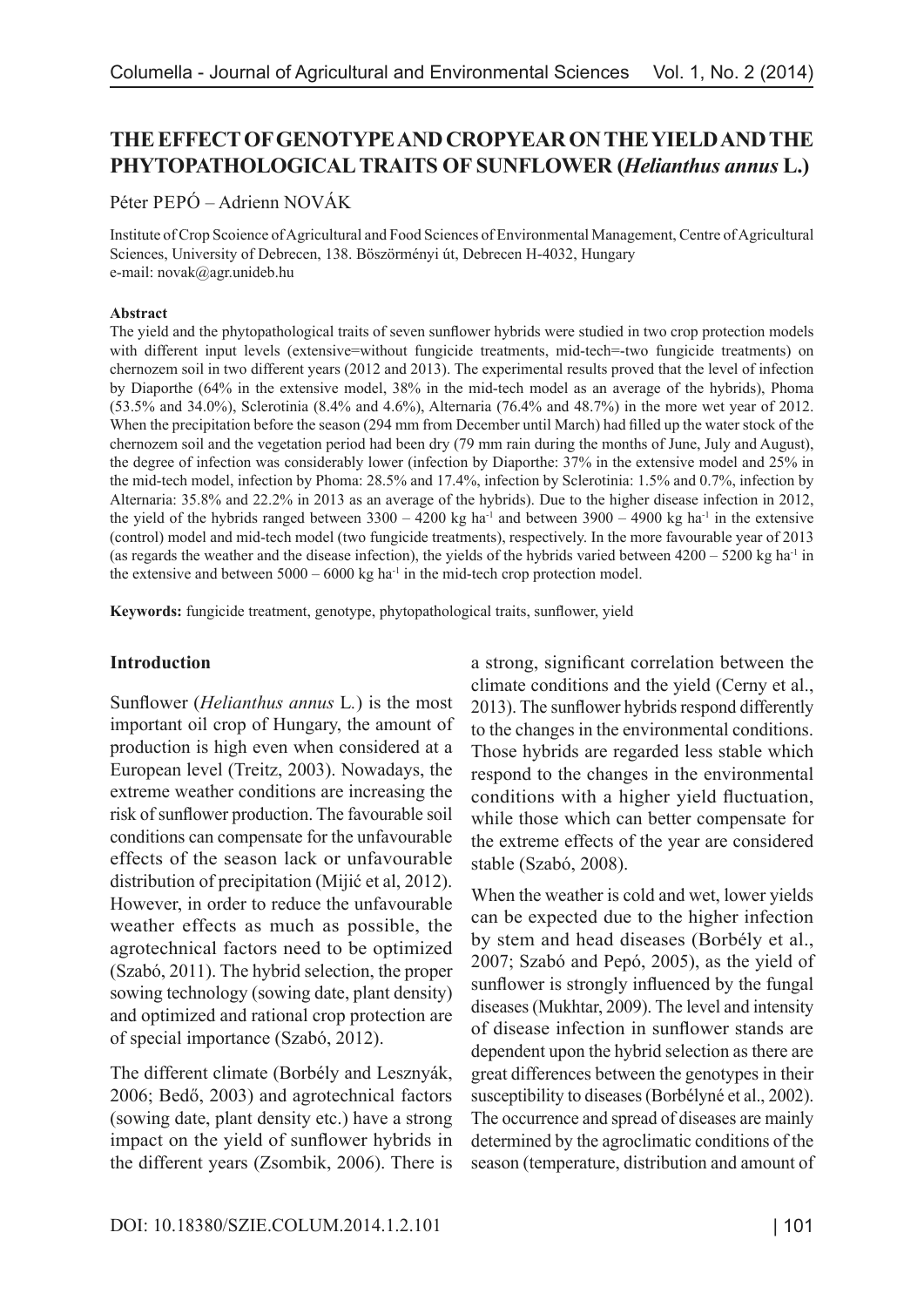precipitation (Branimir et al., 2008). According to Ruzsányi and Csajbók (2001), an average and a dry year have similar effects on the yield. A damaging fungal infection does not occur in a dry year and is only of moderate level in a year with average precipitation, thereby, the role of the primary yield-determining factor (disease) becomes negligible. The yield can be increased by protection against fungal pathogens (Szabó, 2013). In a dry year, the yield increasement due to the fungicide treatments as compared to the control was only moderate due to the low disease levels  $(100-300 \text{ kg ha}^{-1})$ . As opposed to this, the fungicide treatments resulted in a yield increment of  $100-900$  kg ha<sup>-1</sup> in a rainy year with favourable water supply (Pepó, 2010).

# **Materials and methods**

A field experiment was set up at the experimental farm of the University of Debrecen, Centre of Agricultural Science at Látókép on calcareous chernozem soil. The experimental site is located in Eastern-Hungary, 15 km from Debrecen along the main road No. 33 in the loess region of Hajdúság (N 47°33', E 21°27'). The experimental soil is of good culture-state, medium-hard loam. The soil has good water management characteristics, it has a good water conducting and water-holding capacity.

The yield and the phytopathological characteristics of seven sunflower hybrids of different genetic background were studied in

two crop protection models of different intensity (extensive model = no fungicide treatment,  $mid$ -tech model = two fungicide treatments) in two different years (2012 and 2013). The tested sunflower hybrids were the followings: NK Neoma (early ripening, low oleic acid [LO], Clearfield ® [IMI]), NK Ferti (early ripening, high oleic acid [HO], normal herbicid tolerant [N]), Tutti (mid-early ripening, HO, N), P64H42 (early ripening, HO, Express-tolerant [E]), P64HE39 (early maturity, HO, N), P63LE13 (early ripening, LO, E), and SY Revelio (early ripening, HO, IMI,).

The experiment was set up in four repetitions in a randomized block design (plot size: 15.2 m<sup>-2</sup>). The forecrops were winter wheat in 2012 and maize in 2013. Sowing was performed with a seed number of 95 000 ha-1 on 10 April in 2012 and 25 April in 2013. After emergence, a plant density of 55 00 plants ha-1 was set. The hybrids were treated with the agrotechnique generally applied in the practice. In the midtech treatment, fungicides were applied twice (first treatment at the state of 8-10 pair of leaves (BBCH18 – BBCH19), second treatment at the beginning of blooming (BBCH61) (Pictor in a dosage of 0.5 l ha-1, active ingredients: boscalid + dimoxystrobin). The experiment was harvested on 10 September 2012 and 9 September 2013 using a Sampo plot combine harvester with a special adapter.

*Table 1.* The amount of rainfall and temperature during the investigated crop-years (Debrecen, October, 2011. – September, 2013.)

| <b>Months</b>     | Oct.                      | Nov.                      | Dec. Jan. |        |         | Feb. Marc. Apr. May. Jun. Jul. Aug. |         |      |                |         |         |          |
|-------------------|---------------------------|---------------------------|-----------|--------|---------|-------------------------------------|---------|------|----------------|---------|---------|----------|
|                   | <b>Precipitation (mm)</b> |                           |           |        |         |                                     |         |      | <b>Totally</b> |         |         |          |
| 30 year's average | 30.8                      | 45.2                      | 43.5      | 37.0   | 30.2    | 33.5                                | 42.4    | 58.8 | 79.5           | 65.7    | 60.7    | 527.3    |
| 2012              | 18.1                      | 0.0                       | 711       | 28.0   | 17.8    | 1.4                                 | 20.7    | 719  | 91.7           | 65.3    | 4.1     | 390.1    |
| Difference        | $-12.7$                   | $-45.2$                   | 27.6      | $-9.0$ | $-12.4$ | $-32.1$                             | $-21.7$ | 13.1 | 12.2           | $-0.4$  | $-56.6$ | $-137.2$ |
| 2013              | 22.4                      | 16.6                      | 65.8      | 38.7   | 52.9    | 136.3                               | 48.0    | 68.7 | 30.8           | 15.6    | 32.2    | 528.0    |
| Difference        | $-8.4$                    | $-28.6$                   | 22.3      | 1.7    | 22.7    | 1028                                | 5.6     | 9.9  | $-48.7$        | $-50.1$ | $-28.5$ | 0.7      |
|                   |                           | Temperature $(^{\circ}C)$ |           |        |         |                                     |         |      |                | Average |         |          |
| 30 year's average | 10.3                      | 4.5                       | $-0.2$    | $-2.6$ | 0.2     | 5                                   | 10.7    | 15.8 | 18.7           | 20.3    | 196     | 9.3      |
| 2012              | 8.6                       | 0.6                       | 1.5       | $-0.6$ | $-5.7$  | 6.3                                 | 117     | 16.4 | 20.9           | 23.3    | 22.5    | 9.6      |
| Difference        | $-1.7$                    | $-3.9$                    | 1.7       | 2.0    | $-5.9$  | 1.3                                 | 1.0     | 0.6  | 2.2            | 30      | 2.9     | 0.3      |
| 2013              | 111                       | 7.2                       | $-1.2$    | $-1.0$ | 2.3     | 29                                  | 120     | 16.6 | 196            | 21.2    | 21.5    | 10.2     |
| Difference        | 0.8                       | 2.7                       | $-1.0$    | 1.6    | 2.1     | $-2.1$                              | 1.3     | 0.8  | 0.9            | 09      | 1.9     | 0.9      |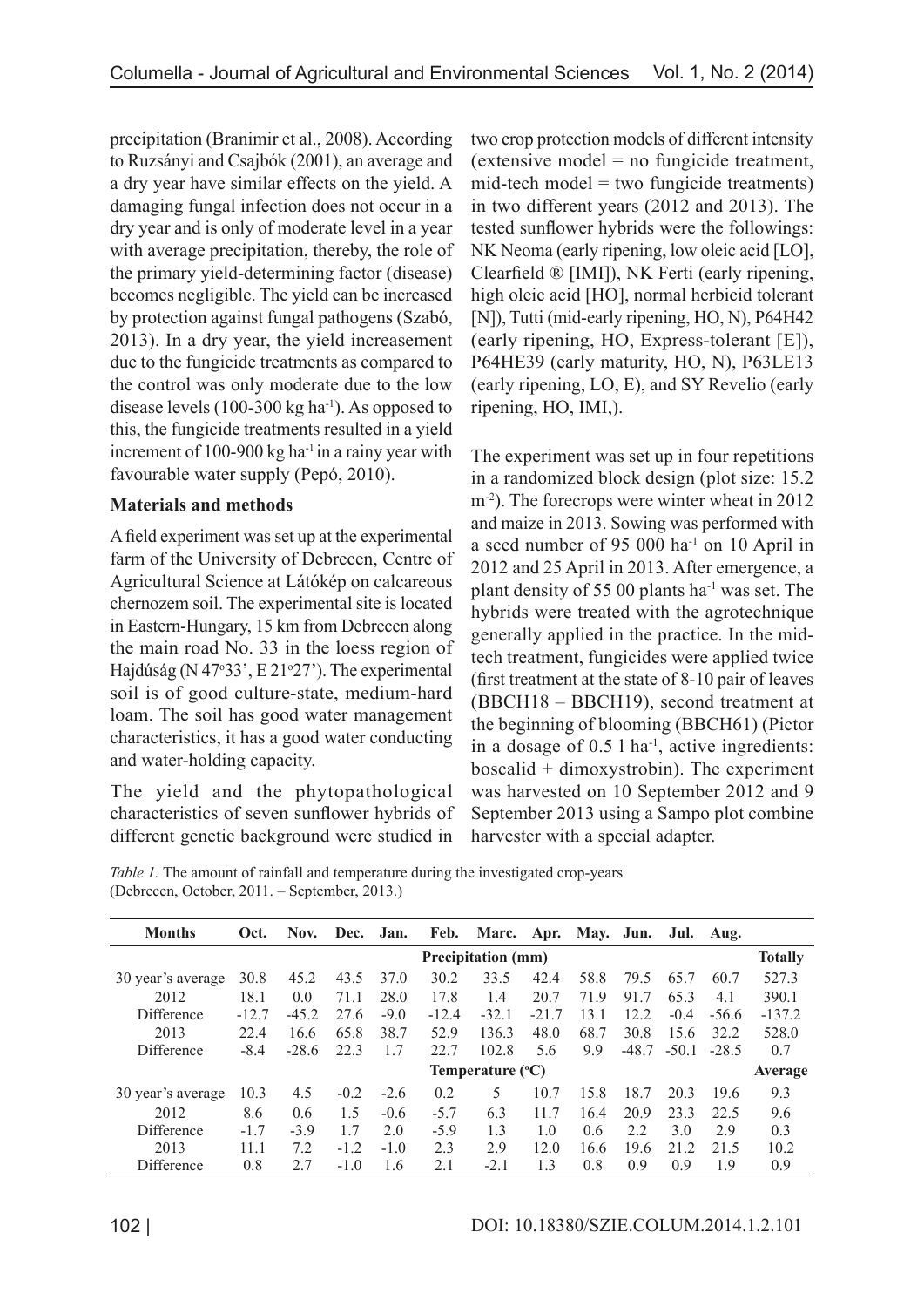In the critical phenophases, the percentage of disease infection was determined for the major phytopathogens (*Diaporthe helianthi, Phoma macdonaldii, Sclerotinia sclerotiorum, Alternaria helianthi*). The phytopathological data of the hybrids were recorded in four repetitions. In the assessments, 15 plants of average development were selected on each plot. In the case of the stem and head diseases, the level of infection was determined as the percentage of the infected plants. If the disease symptoms were obvious on the studied plant, it was considered infected. The infection was determined as the percentage of infected plants from the 15 selected plants. In the case of leaf diseases, the level of infection was determined as a percentage of the leaf area. At harvest the raw yield of plots and their moisture content were measured. The yields were standardized for a moisture content of 8.0 %.

The meteorological data of the experimental years are included in Table 1. The weather of 2012 was unfavourable for the sunflower's early vegetative and generative development and its yield production. Due to dry April (20.7 mm rainfall compared to the long term average of 42.4 mm), the initiative development of the sunflower plants lagged behind the average. Besides significant rainfalls in May (71.9 mm) and June (91.7 mm), temperature above the average (June: 20.9 °C, July: 23.3 °C) was also favourable. Average precipitation in July (65.3 mm compared to the long term average of 65.7 mm) could only partially satisfy the water demand of the huge vegetative stands. Sunflower stands could only partially tolerate the unfavourable and warm flowering and fertilization period. Extremely dry (4.1 mm) and hot (22.5 °C) August weather had an adverse effect on achene filling processes.

2013 weather conditions significantly challenged the adaptation capability of sunflower hybrids. April and May weather conditions – apart from some short periods – were ideal for the vegetative development of stocks. Sunflower plants with excellent stages of development and significant vegetative sink were able to tolerate the dry

(June: 30.8 mm, July: 15.6 mm, August: 32.2 mm) and hot (June: 19.6  $\degree$ C, July: 21.2  $\degree$ C, August:  $21.5 \text{ }^{\circ}\text{C}$ ) period from the middle of June till the end of August. The flowering and fertilization of stocks as well as the development and filling of achenes were sufficient. Smaller, but continuous rainfalls prior to the harvesting period set the stock back from drying and hindered harvest.

#### **Results and discussion**

Considerable changes have been occurring in Hungarian sunflower production for the past 10-15 years. One of the most important factors in generating these changes was the cardinal change in the biological bases. The number of domestic, registered hybrids has tripled, nowadays it is around 100. The quality transformation was even more significant than the quantitative change, as a consequence of which the yielding capacity of sunflower hybrids considerably increased, for the exploitation of which a more intensive midtech agrotechnique of higher input level is needed as compared to the earlier extensive and low-input production technologies. Consequently, the new hybrids created by breeding require the application of more intensive production technology elements with special regards to fertilization, sowing technology and crop protection. For the latter, the proper application of fungicides is of special importance.

Seven sunflower hybrids of different genetic backgrounds were studied in two crop protection models of different intensity (extensive model  $=$  no fungicide treatment, mid-tech model  $=$ two fungicide treatments [first treatment at the stage of 8-10 pair of leaves - BBCH18/BBCH19, second treatment at the beginning of flowering - BBCH61]) in two different years (2012 and 2013). The weather was totally different in the two years, the effect of which was manifested both in the phytopathological characteristics and in the yield in the studied genotypes. In the months preceding the season of 2012 (from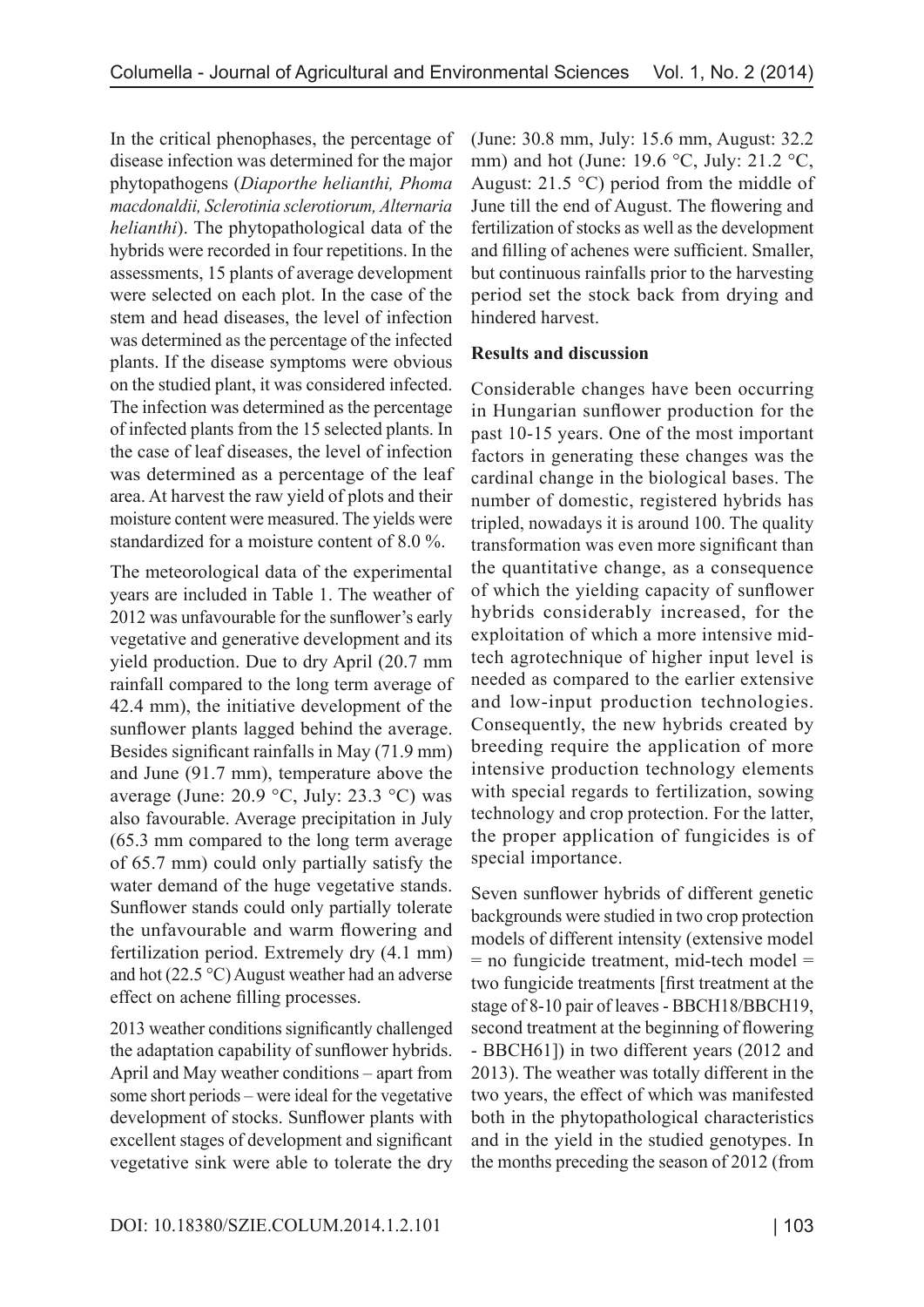| Hybrids $(A)$        | Fungicide treatment (B)    | $2012.$ year<br>$(kg ha^{-1})$ | 2013. year<br>$(kg ha^{-1})$ | Difference in yield<br>$(kg ha^{-1})$ |  |
|----------------------|----------------------------|--------------------------------|------------------------------|---------------------------------------|--|
| NK Neoma             | control<br>fungicide 2x    | 3972<br>4550                   | 4237<br>5103                 | 265<br>553                            |  |
| P 63 LE 13           | control                    | 4240                           | 4686                         | 446                                   |  |
|                      | fungicide $2x$             | 4907                           | 5639                         | 732                                   |  |
| NK Ferti             | control                    | 3437                           | 4621                         | 1184                                  |  |
|                      | fungicide 2x               | 3910                           | 5282                         | 1372                                  |  |
| Tutti                | control                    | 3605                           | 5218                         | 1613                                  |  |
|                      | fungicide 2x               | 4260                           | 5970                         | 1710                                  |  |
| SY Revelio           | control                    | 3619                           | 4490                         | 871                                   |  |
|                      | fungicide 2x               | 4196                           | 5004                         | 808                                   |  |
| P 64 HE 39           | control                    | 3336                           | 4382                         | 1046                                  |  |
|                      | fungicide 2x               | 4061                           | 5184                         | 1123                                  |  |
| PR 64 H 42           | control                    | 3381                           | 4196                         | 815                                   |  |
|                      | fungicide 2x               | 3968                           | 5090                         | 1122                                  |  |
| Average              | control                    | 3656                           | 4547                         | 891                                   |  |
|                      | fungicide 2x               | 4265                           | 5325                         | 1060                                  |  |
| $\mathrm{LSD}_{5\%}$ | Hybrid $(A)$               | 1158                           | 969                          |                                       |  |
|                      | Fungicide treatment (B)    | 203                            | 250                          |                                       |  |
|                      | Interaction $(A \times B)$ | 537                            | 663                          |                                       |  |

*Table 2.* The effect of crop year, genotypes and fungicide treatment on the yield of sunflower (Debrecen, chernozem soil, 2012- 2013.)

the beginning of December until the end of March), the amount of precipitation was very low (118.3 mm). The amount of precipitation during the season was higher (253.7 mm) but its distribution was unfavourable (71.9 mm in May, 91.7 mm in June, 65.3 mm in July). The precipitation from May until the end of June created favourable microclimate conditions for the relatively early occurrence of the leaf, stem and head diseases of sunflower and for the development of a significant infection. The average temperature of June, July and August was considerably,  $2.2 - 3.0$  °C higher than the 30-year average which was unfavourable for the yield formation. These factors had a negative influence on the fertilization, seed development and seed filling of sunflower. As a result of these effects, the yield of the sunflower hybrids varied between 3300 and 4900 kg ha<sup>-1</sup> in 2012.

The weather and phytopathological conditions of 2013 and the preceding period were totally different from those of 2012. The amount of precipitation from December 2012 until March 2013 (293.7 mm) was very favourable, it enabled the fill-up of the water stock of the chernozem soil. With its enormous root system, sunflower

is able to utilize the significant available water stock of the chernozem soil. The amount of precipitation (195.3 mm) in the vegetation period of 2013 (April-August) was considerably lower than in 2012. Consequently, the sunflower diseases occurred later in 2013 and their spread was moderate in the stands. The water supply of sunflower on the whole was more favourable in 2013 (489.0 mm between December 2012 and August 2013) than in 2012 (372.0 mm). The monthly mean temperature of the critical months also had a favourable effect on the fertilization and seed development in 2013 (the mean monthly temperatures of June, July and August were moderately  $0.9 - 1.9$  °C higher than the 30-year average). The joint effect of these positive factors was that the yields of the sunflower genotypes were much more favourable in 2013 than in 2012, they varied between 4200 and  $6000 \text{ kg}$  ha<sup>-1</sup> (Table 2).

When studying the different fungicide models separately (Table 2), it can be stated that the average yield of the hybrids was  $3656$  kg ha<sup>-1</sup> in  $2012$  and  $4547$  kg ha<sup>-1</sup> in 2013 in the extensive model, which increased considerably in the midtech model in both years  $(4265 \text{ kg ha}^{-1} \text{ in } 2012)$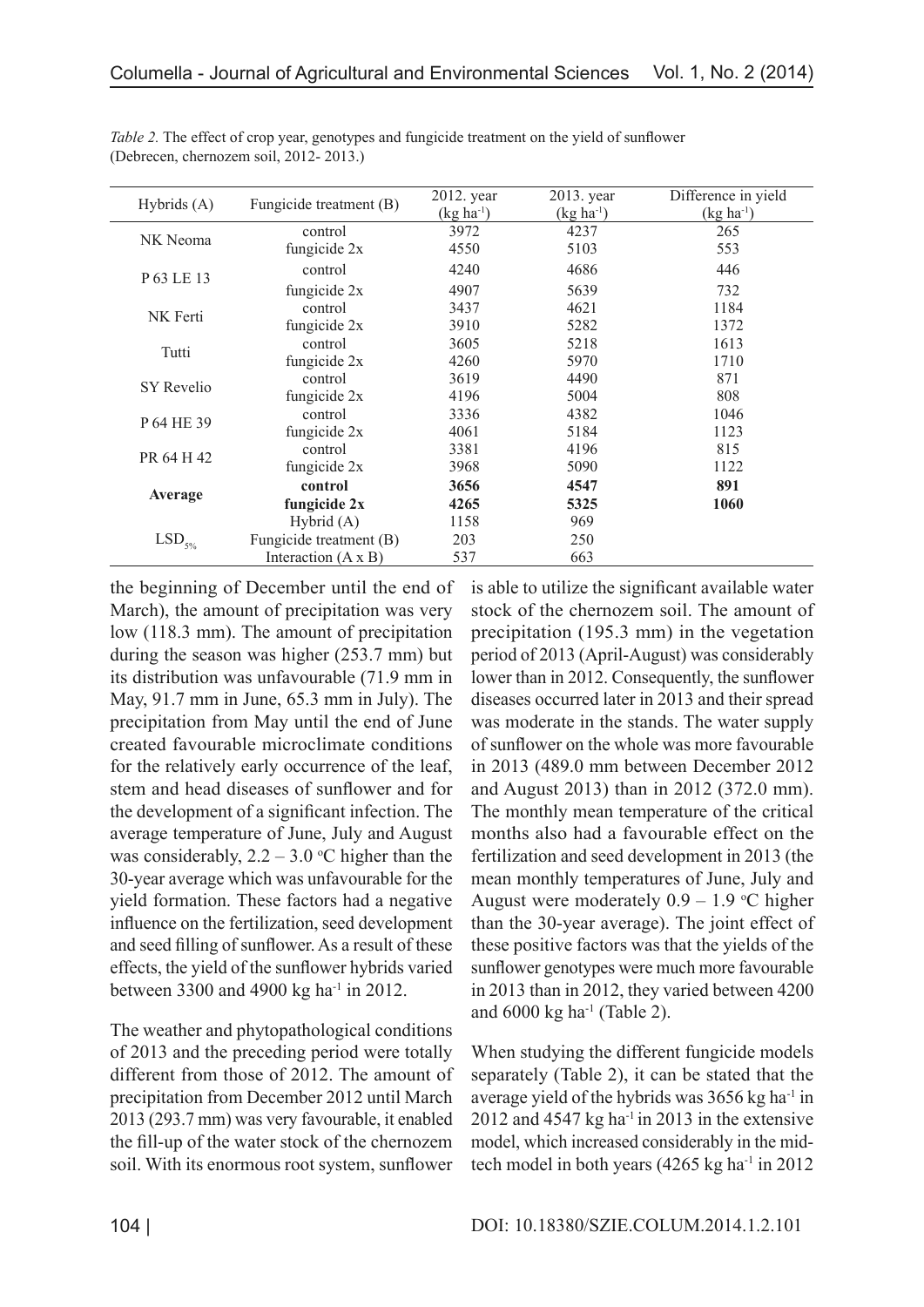|                                  | Crop year           |         | 2012. year    | 2013. year |               |  |
|----------------------------------|---------------------|---------|---------------|------------|---------------|--|
| Disease                          | Fungicide treatment | Average | Min. - Max.   | Average    | Min. - Max.   |  |
| Lodging $%$                      | control             | 18,8    | $14,4 - 26,3$ | 8,9        | $7,2 - 10,8$  |  |
|                                  | fungicide $2x$      | 10,4    | $8,2 - 16,1$  | 4,5        | $2,9 - 6,3$   |  |
| Diaporthe<br>helianthi %         | control             | 64      | 58 - 74       | 37         | $30 - 42$     |  |
|                                  | fungicide $2x$      | 38      | $32 - 49$     | 25         | $21 - 28$     |  |
| Phoma<br>macdonaldii %           | control             | 53,5    | $43,8 - 61,2$ | 28,5       | $25,0 - 32,8$ |  |
|                                  | fungicide $2x$      | 34      | $27.3 - 40.3$ | 17,4       | $12,2 - 20,6$ |  |
| Sclerotinia<br>sclerotiorum $\%$ | control             | 8,4     | $7,3 - 9,5$   | 1,5        | $1,1 - 2,1$   |  |
|                                  | fungicide $2x$      | 4,6     | $4,0 - 5,9$   | 0,7        | $0,4 - 1,1$   |  |
| Alternaria                       | control             | 76,4    | $67,9 - 84,6$ | 35,8       | $31,0 - 41,3$ |  |
| helianthi %                      | fungicide 2x        | 48,7    | $41,8 - 56,8$ | 22,2       | $18,9 - 27,2$ |  |

*Table 3.* The effect of crop year, genotypes and fungicide treatment on the lodging and phytopathological traits of sunflower (average of hybrids) (Debrecen, chernozem soil, 2012- 2013.)

and  $5325$  kg ha<sup>-1</sup> in 2013). The sunflower hybrids differed in their adaptation to the different years. In both fungicide models, the highest difference in yield between the two years was found for the hybrid Tutti  $(1613 \text{ kg ha}^{-1})$  in the extensive and  $1710$  kg ha<sup>-1</sup> in the mid-tech model), that is the adaptation ability of the hybrid was low. In the favourable years of 2013, the hybrid Tutti gave the highest yield of the tested hybrid sortiment  $(5970 \text{ kg ha}^{-1})$ . The lowest difference in yield between the years was found in the case of NK Neoma (265 kg ha<sup>-1</sup> and 553 kg ha<sup>-1</sup>) and P63LE13 (446 kg ha<sup>-1</sup> and 732 kg ha<sup>-1</sup>), which indicated a good adaptation ability of the hybrids. In addition to their good adaptation ability, these hybrids gave a higher than average yield in the mid-tech model. In the mid-tech model, the yields of NK Neoma and P63LE13 were 4550 kg ha-1 and 4907 kg ha-1 in 2012 and 5103 kg ha<sup>-1</sup> and 5639 kg ha<sup>-1</sup> in 2013, respectively.

The experimental results showed that the differences between the potential yield of the different sunflower hybrids were manifested strongly in the untreated control (extensive model). In both years, the smallest yields without fungicide treatment were obtained for the hybrids PR64H42 (3381 kg ha<sup>-1</sup> in 2012 and 4196 kg ha<sup>-1</sup> in 2013) and P64HE39 (3336 kg ha<sup>-1</sup> and  $4382$  kg ha<sup>-1</sup>) (Table 2). In both years, the highest yields were obtained in the mid-tech model. From among the tested hybrids, the highest yields were measured for P63LE13 (4907 kg ha<sup>-1</sup>) and NK Neoma (4550 kg ha<sup>-1</sup>) in 2012, while Tutti (5970 kg ha<sup>-1</sup>) and P63LE13 (5639  $kg$  ha<sup>-1</sup>) gave the highest yields in 2013.

In the two experimental years, the major stem, leaf and head diseases of sunflower were studied (Table 3). The disease infection levels had a strong effect on the lodging and consequently on the yield loss. The lodging and infection data clearly represent the differences between the weather of 2012 and 2013.

Table 3 contains the average, minimum and maximum lodging and infection data of the tested seven hybrids. In the control treatment in the extensive model, the degree of lodging was 18.8% in 2012 and 8.9% in 2013, while the disease infection values were as follows: infection by Diaporthe 64% and 37%; infection by Phoma 53.5% and 28.5%; infection by Sclerotinia 8.4% and 1.5%; infection by Alternaria 76.4% and 35.8%. The two fungicide treatments applied in the mid-tech model considerably reduced the degree of infection in both years, as a result of which lodging was also diminished. In the mid-tech technology, the degree of lodging was 10.4% in 2012 and 4.5% in 2013. The disease infection levels in the mid-tech model in 2012 and 2013 were as follows: infection by Diaporthe: 38% and 25%; infection by Phoma: 34.0% and 17.4%; infection by Sclerotinia: 4.6% and 0.7%; infection by Alternaria: 48.7% and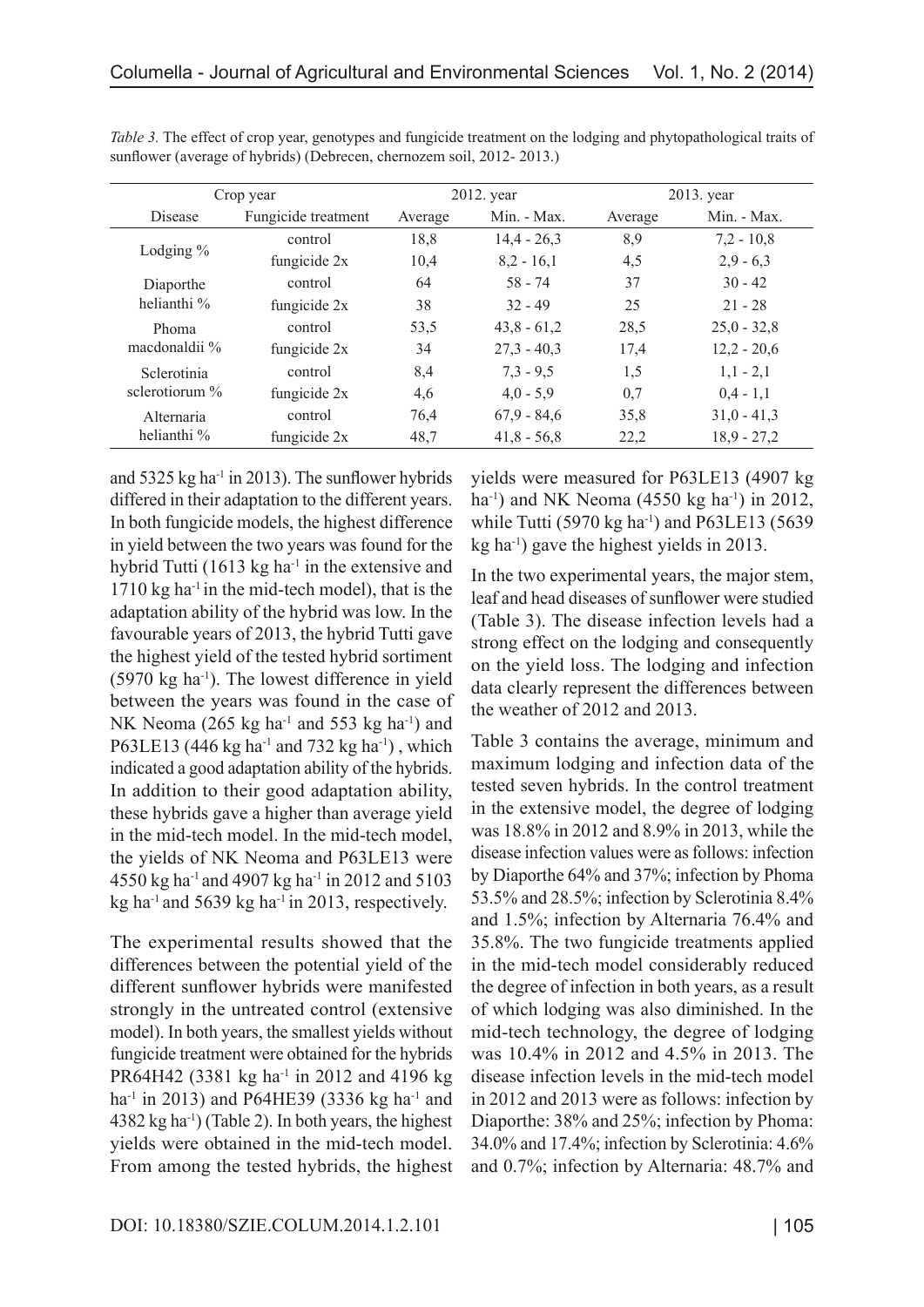

*Figure 1.* The yield-increment of the mid-tech fungicide plant protection model at the different sunflower hybrids (Debrecen, chernozem soil, 2012- 2013.)

22.2% as an average of the tested hybrids. The minimum and maximum lodging and disease infection data for 2012 and 2013 presented in Table 3 proved that there are great differences between the hybrids in both the extensive model and the mid-tech fungicide model, that is the genotypes has different phytopathological tolerance.

The experimental data (Figure 1) proved the yield-increasing effect of the mid-tech model as compared with the extensive model for all tested sunflower hybrids in both years (2012 and 2013). As an average of the hybrids, the yield increasement due to the two fungicide treatments (mid-tech model) was  $609 \text{ kg}$  ha<sup>-1</sup> in  $2012$  and 777 kg ha<sup>-1</sup> in 2013 as compared to the control treatment (extensive model). This means that it is worth applying the mid-tech fungicide model for all sunflower hybrids in years with a higher (2012) and lower infection pressure. The yield increasement of hybrids due to the two fungicide treatments varied between 473 and 725 kg ha<sup>-1</sup> in 2012 and between 514 and 953 kg ha<sup>-1</sup> in 2013 depending upon the genotype.

# **Conclusion**

The yield and the phytopathological characteristics of seven sunflower hybrids were studied under favourable agrotechnical conditions on chernozem soil in years with different weather conditions. The year of 2012 was unfavourable as regards the water supply of sunflower and the disease infection. The amount of precipitation before the season (December-March) was low (118.3 mm), while the amount (253.7 mm) and distribution of precipitation in the season (April-August) advanced the occurrence of the leaf, stem and head diseases of sunflower. The temperatures of June, July and August were  $2.2 - 3.0$  °C higher than the 30-year average which was unfavourable for yield formation. The weather conditions were favourable in 2013. The significant amount of precipitation from December until March (253.7 mm) increased the water stock of the chernozem soil, which had a positive influence on the vegetative and generative development of sunflower stands. Due to the low amount of precipitation in the season of 2013 (195.3 mm) disease infections were moderate in sunflower. The temperatures of the summer months, which were moderately higher than the 30-year average (by  $0.9 - 1.9$  °C) also advanced the yield formation. Due to the different weather conditions in the experimental yields, there were great differences in the yields of the tested hybrids. The yields of the hybrids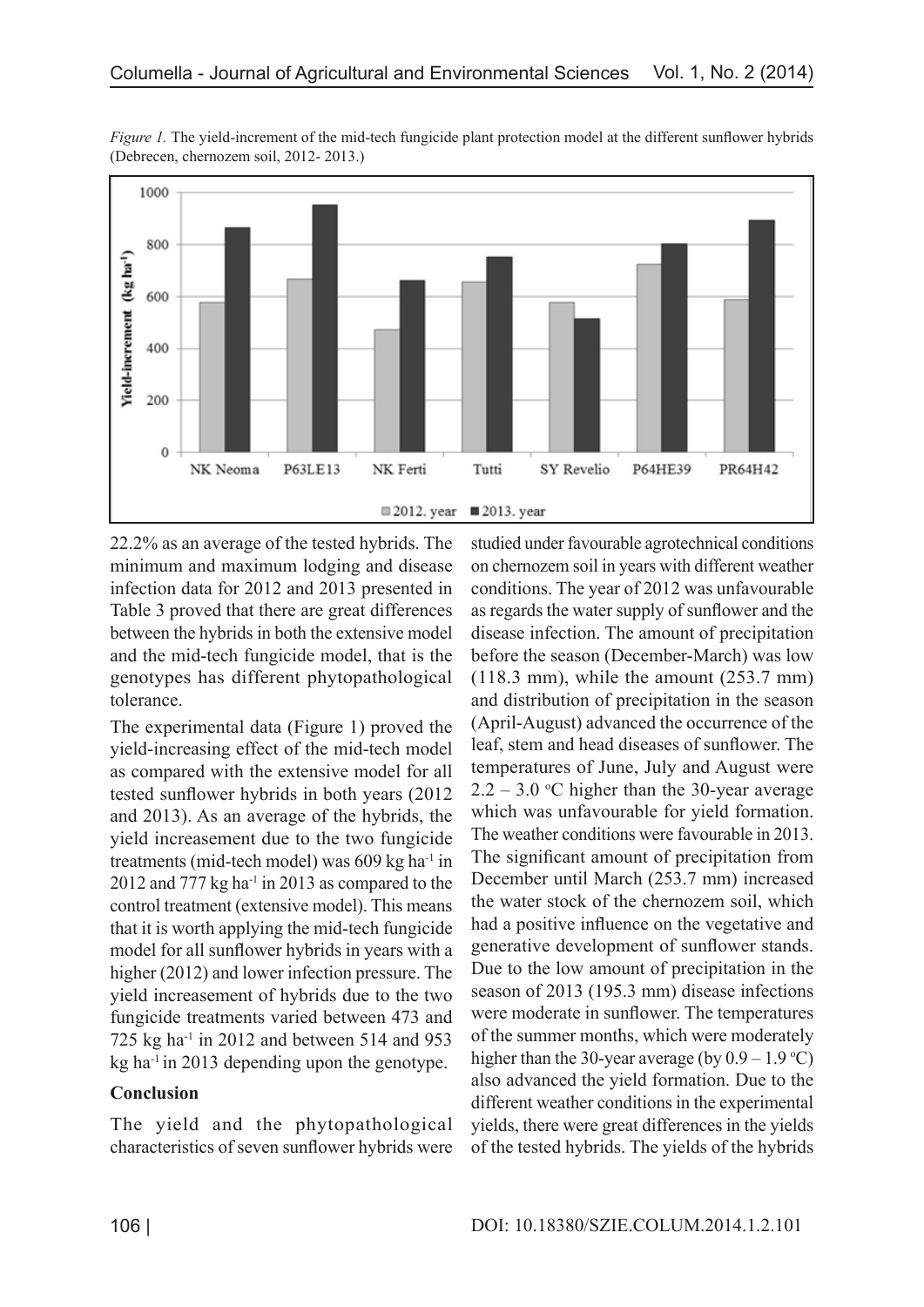varied between 3300 and 4900 kg ha<sup>-1</sup> in 2012 and between 4200 and  $6000 \text{ kg}$  ha<sup>-1</sup> in 2013 depending upon the fungicide treatment. The significant effect of weather during the season on the yield of sunflower was also proved by Borbély et al. (2007), Szabó and Pepó (2005).

The experiment proved that the hybrids differed in their adaptation ability to the weather (and indirectly to the phytopathological) conditions, which was also observed by Mukhtar (2009). The hybrids NK Neoma and P63LE13 showed a good adaptation ability and produced high yields in both years. From among the hybrids, the highest yields were given by P63LE13 (4907 kg ha<sup>-1</sup>) and NK Neoma (4550 kg ha<sup>-1</sup>) in 2012 and by Tutti (5970 kg ha<sup>-1</sup>) and P63LE13 (5639)  $kg$  ha<sup>-1</sup>) in 2013. These results draw attention to the importance of hybrid selection in modern sunflower production. According to the experimental results, the disease infection values and the degree of lodging were considerably higher in the year of 2012 with a wet season and unfavourable distribution of precipitation as compared to the drier year of 2013. In the experiments of Ruzsányi and Csajbók (2001), the primary yield-determining factor was the disease infection level. As a result of this, the yields of the hybrids were  $256 - 1613$  kg ha<sup>-1</sup> higher in the control (extensive model) and 553 – 1710 kg ha<sup>-1</sup> higher in the mid-tech model (two fungicide treatments) in 2013 than in 2012.

The yield-increasement of the mid-tech model as compared to the extensive model was 473  $-725$  kg ha<sup>-1</sup> (609 kg ha<sup>-1</sup> as an average of the hybrids) in 2012 and  $514 - 953$  kg ha<sup>-1</sup> (average: 777 kg ha-1) in 2013. Our results proved that the mid-tech technology model (two fungicide treatments in the season) can be applied with favourable agrotechnical efficiency in different years for all the tested hybrids.

# **References**

- Bedő, Z. (2003): Development of crop production technologies for multifunctional agriculture. Acta Agronomica Hungarica. 51. 83–90. DOI: http://dx.doi.org/10.1556/aagr.51.2003.1.11
- Borbélyné, HÉ., Csajbók, J., Lesznyák, M. (2007): Relations between the yield of sunflower and the characteristics of the cropyear. Cereal Research Communications. 35:2. 285-288. DOI: http://dx.doi.org/10.1556/crc.35.2007.2.30
- Borbélyné, HÉ., Lesznyák, M. (2006): Investigating yield and phenological stages of sunflower varieties in agro-ecological environment. Cereal Research Communications. 34:1. 417-420. DOI: http://dx.doi.org/10.1556/crc.34.2006.1.104
- Borbélyné, HÉ., Pepó P., Kutasy, E., Zsombik, L. (2002): Az évjárat hatása különböző napraforgó genotípusok termésére, minőségére és agronómiai jellemzőire. In: Jávor A. (szerk.) Innováció, a tudomány és a gyakorlat egysége az ezredforduló agráriumában: Plenáris ülés. 2002.04.10-11. Debrecen. 257-262.
- Branimir, S., Jasenka, C., Ruza, P., Karolina, V. (2008): Influence of climate conditions on grain yield and appearance of white rot (Sclerotinia sclerotiorum) in field experiments with sunflower hybrids. Cereal Research Commuications. 36. 63-66.
- Cerny, I., Veverková, A., Mátyás, M., Kovár, M. (2013): Evaluation of year weather conditions and hybrids impact on the sunflower (Helianthus Annuus L.) achene yield and fat content. Journal of Microbiology, Biotechnology and Food Sciences. 2. 1846-1855.
- Mijic, A., Liovic, I., Kovacevic, V., Pepó, P. (2012): Impact of weather conditions on variability in sunflower yield over years in eastern parts of Croatia and Hungary. Acta Agronomica Hungarica. 60:4. 397–405. DOI: http://dx.doi.org/10.1556/aagr.60.2012.4.10
- Mukhtar, I. (2009) Sunflower Disease And Insect Pests In Pakistan: A Review. African Crop Science Journal. 17:2. 109 - 118 pp. DOI: http://dx.doi.org/10.4314/acsj.v17i2.54204